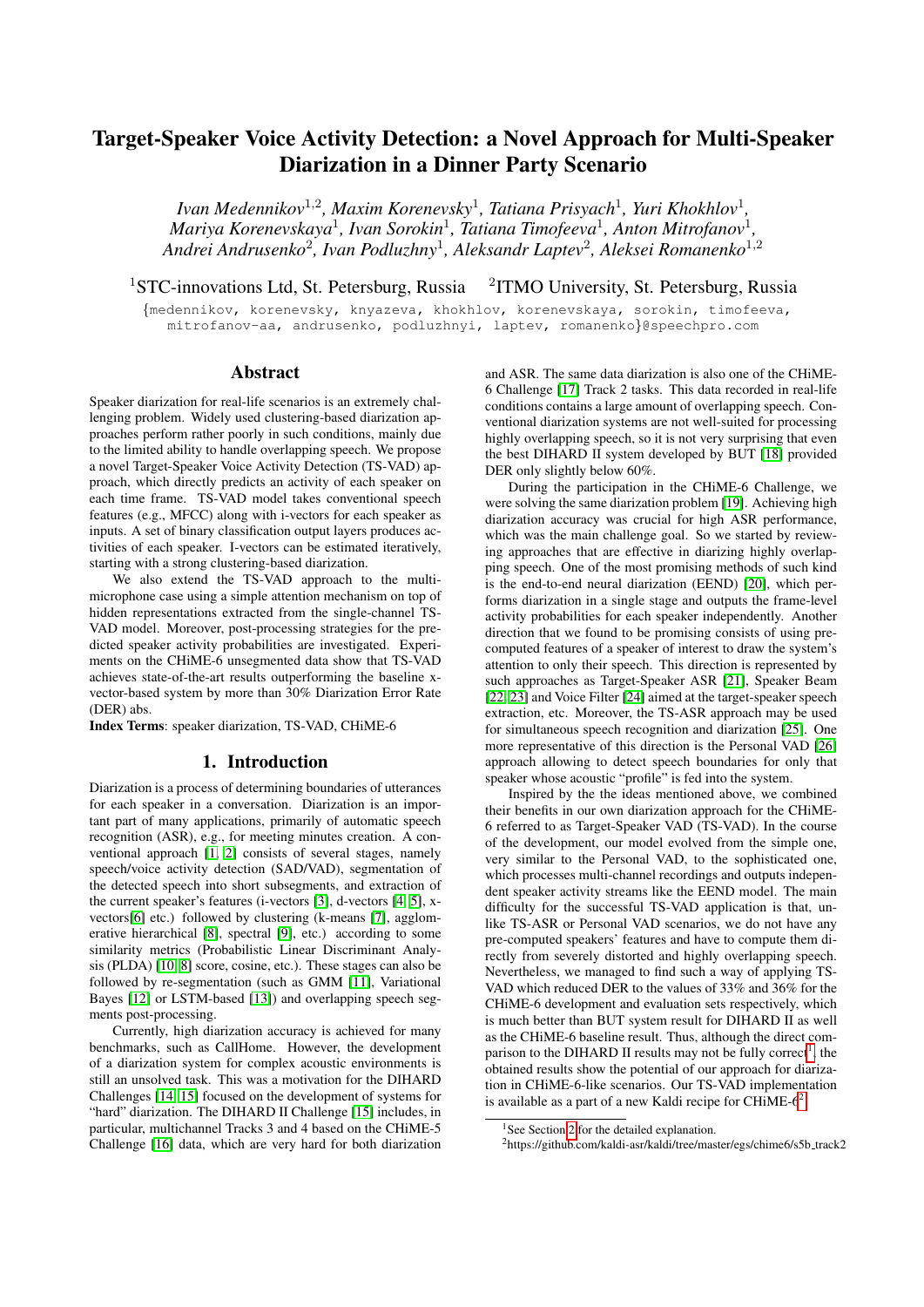The rest of the paper is organized as follows: in Section [2](#page-1-0) we describe in more details the CHiME-6 Challenge conditions and data, then in Section [3](#page-1-1) we talk about how a single-channel version of TS-VAD evolved and how the above-mentioned prototypes influenced this process. The multi-channel TS-VAD system is described in Section [4,](#page-3-0) and the fusion of different systems as well as post-processing of diarization results are discussed in Section [5.](#page-3-1) Section [6](#page-3-2) provides some conclusions and suggests possible future directions.

## 2. CHiME-6 Challenge

<span id="page-1-0"></span>The CHiME-6 Challenge continues a series of challenges on speech recognition in complex real-life acoustic environments. It is based on the same data as the previous CHiME-5, which consists of multi-channel recordings from six 4-microphone Microsoft Kinect arrays, located in three different rooms. Each recording contains an informal conversation of four persons in a dinner party scenario in three locations. Besides, the twochannel recordings from in-ear microphone pairs worn by each person are also provided for the training. Data includes 20 sessions (16 for training, 2 for development and 2 for evaluation). The goal is to create ASR system for multi-channel Kinect recordings in two tracks. In Track 1 participants are allowed to use manual boundaries of each speaker's utterances created manually from worn microphones audio listening, while in Track 2 this information can not be used. Since the knowledge of boundaries can help to improve ASR substantially, one of the Track 2 tasks is to obtain a high-quality diarization of Kinect recordings. This task is very similar to Track 4 of the DIHARD II Challenge. Same as in DIHARD II, the metrics for this task are DER and Jaccard Error Rate (JER), which are evaluated without using a collar and without excluding overlapping segments. Nonetheless, there are some differences, as well. Firstly, CHiME-6 organizers provided software for timealigning different channels within a session, which was not available in DIHARD II. All our results are obtained on prealigned data. Also, unlike DIHARD II allowing participants to use any training data, the CHiME-6 rules limit training data for Track 2 by only CHiME-6 data and VoxCeleb data.

Initially, reference rttm-files provided by the CHiME-6 organizers were created based on utterance boundaries set manually (the same information was used in Tracks 3-4 of DIHARD II). However, such segmentation contains intrautterance pauses, which are treated as speech, and unlabelled speakers' introductions. Therefore, the organizers provided another reference segmentation with the exclusion of silence segments. This was carried out using triphone GMM-HMM forced alignment of reference transcripts over manual segments. Besides, the UEM-file was provided, which makes it possible to exclude speaker introductions from scoring. The significant difference between reference rttm files in CHiME-6 and DIHARD II (about 30-40% in terms of DER) is the main reason why the direct comparison of the results is not possible.

CHiME-6 data is rather noisy and reverberated as well as contains a significant amount of overlapping speech, so it is difficult to perform an accurate diarization with clustering-based systems. Statistics of overlapping speech in the development and evaluation datasets is shown in Table [1.](#page-1-2) If one changes the reference rttms to leave only a single speaker on each overlapping segment, this will result in DER of 25.61%/21.76% (due to the miss errors only) for the development and evaluation sets, respectively. These values show the lowest achievable DERs on the CHiME-6 data for clustering-based diarization systems without special overlaps processing.

<span id="page-1-2"></span>

| $\Omega$                                             | $\mathcal{D}$ | $\mathcal{R}$ | $\Delta$                                                     |
|------------------------------------------------------|---------------|---------------|--------------------------------------------------------------|
| dev $24.05\%$ 54.25% 17.74% 3.49% 0.47%              |               |               |                                                              |
| eval $33.47\%$ $51.52\%$ $12.03\%$ $2.47\%$ $0.51\%$ |               |               |                                                              |
|                                                      |               |               | Table 1: Distribution of audio with respect to the number of |

# 3. Single-channel TS-VAD

#### 3.1. Single-Speaker model

<span id="page-1-1"></span>*simultaneously speaking persons.*

Recently, a series of papers on multi-speaker speech processing was published, where models focus on a specific speaker ignoring the speech of others. These approaches include TS-ASR [\[21\]](#page-4-20) for target speech recognition, Speaker Beam [\[22,](#page-4-21) [23\]](#page-4-22) and Voice Filter [\[24\]](#page-4-23) for target speech extraction, and Personal VAD [\[26\]](#page-4-25) for target speech detection. Most of them use the acoustic footprint of a target speaker (usually i-vector), obtained during prior enrollment, to focus on speech of interest. The Personal VAD model seemed to be most appropriate for our goals since it selects each speaker's speech independently. However, this model was trained and tested on concatenated instead of overlapped speech segments, so it was unclear if it could handle overlapping speech as well. Besides, under the CHiME-6 conditions, it was not trivial how to compute i-vectors for each speaker since the use of manual segmentation was prohibited in test time.

Thus, we started with a purely research question: given an i-vector estimated on manual non-overlapping speech segments of a target speaker, is it possible to detect their speech in overlapping conditions? The answer was generally positive. Our first single-speaker TS-VAD model was very similar to the Personal VAD with the same three targets obtained from the forced alignment, namely silence, target speech, and non-target speech. The model architecture was a simple 3-layer BLSTM with projections [\[27\]](#page-4-26).

All the experiments were performed in the Kaldi ASR Toolkit [\[28\]](#page-4-27). We used the acoustic model training dataset and i-vector extractor from the Kaldi *chime6* recipe. Moreover, we used a "negative" version of each utterance with an i-vector corresponding to a random speaker from the same session and device (without such "negative" examples, the model tends to detect any speech as a target). Training targets were taken from the *tri3* GMM forced alignment: *silence* and *noise* phones were treated as silence class, and the rest phones as target speech or non-target speech for the original and "negative" utterances, respectively.

TS-VAD model outputs a sequence of probabilities of target speaker presence for each time frame. To convert it into the segmentation, the simple post-processing described in Section [5](#page-3-1) was applied. After multiple experiments with i-vectors computed on non-overlapping regions of manual segmentation, we managed to obtain DER=66.81% on the development data (for all experiments on manual segmentation, we used CH1 of the reference device, i.e., the device closest to the currently active speaker).

Single-speaker TS-VAD processes each speaker independently, which is intuitively sub-optimal. So, we introduced an additional "mutual" threshold to the post-processing procedure. Considering a set of speech probabilities on the current frame, we found that there is likely no speech of those speakers whose probabilities are strongly dominated by the maximum probability on this frame. Thus, the probability was set to zero if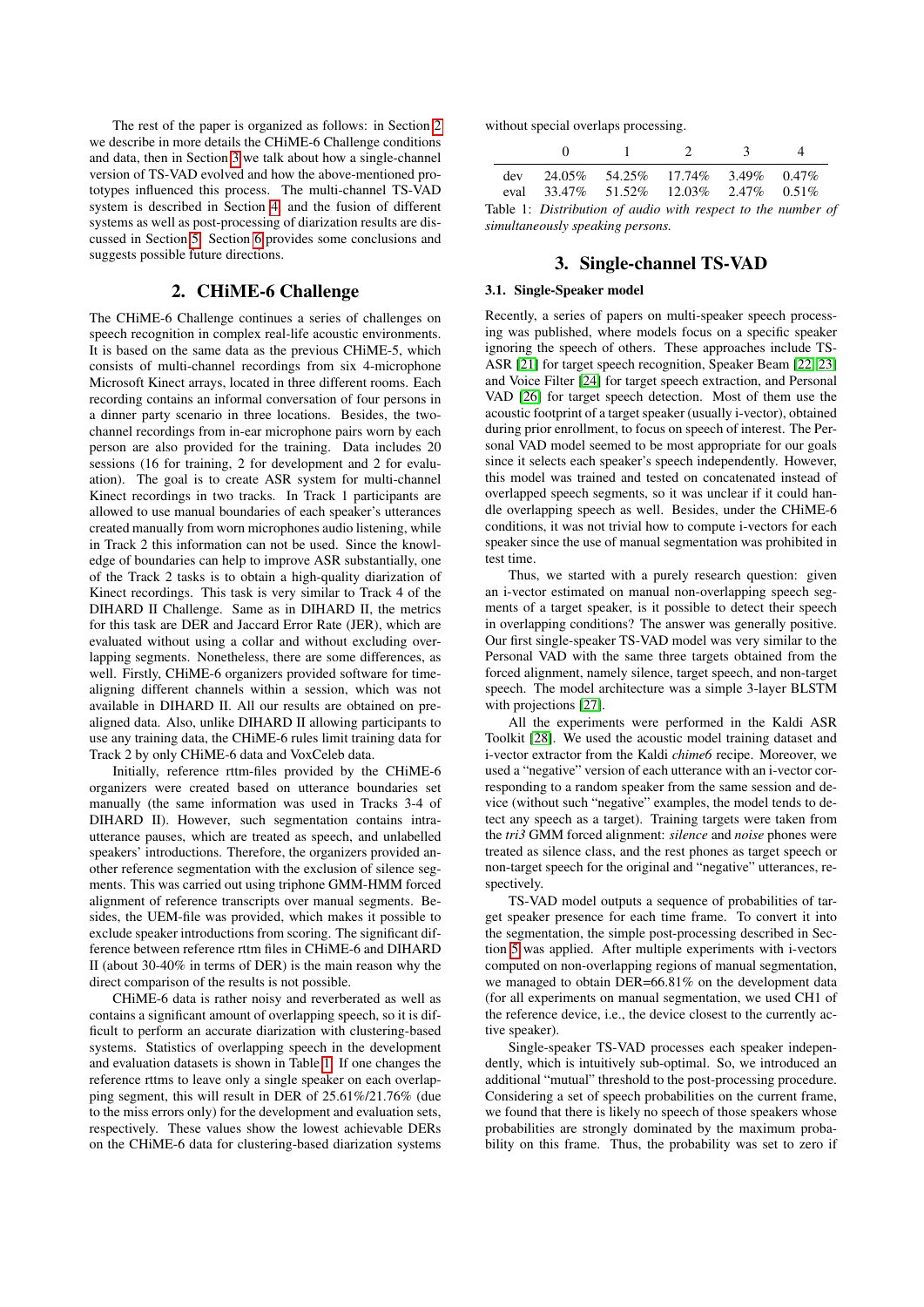it differed from the maximum probability on the current frame by more than the threshold. This trick provided a dramatic diarization improvement reducing DER to 46.12%, which looked promising.

#### 3.2. Multi-Speaker model

We also experimented with the EEND model [\[20\]](#page-4-19), hoping it would work well for CHiME-6 data. Unfortunately, this was not the case due to several reasons. First of all, the relatively short audio pieces are required to apply EEND since the selfattention module needs to see the whole sequence. But such block-wise processing induces the between-block speaker permutation problem. We used oracle permutation to estimate the lowest possible DER for the EEND. An oracle DER of the EEND model trained on the VoxCeleb data was comparable to DER of the baseline diarization, presumably due to the severe acoustic mismatch between the VoxCeleb and CHiME-6 data. The model trained on CHiME-6 data provided much better oracle DER (about 50%). To resolve between-block permutations, we extracted baseline x-vectors from the EEND-induced segments and applied several clustering approaches to them. We found that the simple unconstrained k-means algorithm worked best, but the obtained DERs were only slightly better than those of the baseline diarization. Nonetheless, we adopted some ideas from EEND to improve the TS-VAD model.

As the CHiME-6 diarization task is closed (the number of speakers in a session is always four), we decided to use i-vectors of all speakers in the session as inputs, instead of the target speaker's i-vector only. The initial model was designed to estimate speech probability for the speaker corresponding to the first i-vector. It was beneficial to average the predicted probabilities obtained on various permutations of i-vectors. However, much better results were obtained with the TS-VAD model designed to predict speech probabilities for all speakers simultaneously, as the EEND model does. This model with four output layers was trained using a sum of binary cross-entropies as a loss function. We also found that it is essential to process each speaker by the same Speaker Detection (SD) 2-layer BLSTMP, and then combine SD outputs for all speakers by one more BLSTMP layer. The model architecture is shown in Figure [1.](#page-2-0) Note that parameters of the SD block are shared across speakers, and it is trained jointly with the whole TS-VAD model.

<span id="page-2-0"></span>

Figure 1: *Single-channel TS-VAD scheme*

As we performed all the experiments in the Kaldi ASR Toolkit [\[28\]](#page-4-27), it was easier to use 2-class softmax instead of a sig-

moid in the output layers. Training targets were 8-dimensional vectors representing four pairs of silence and speech probabilities corresponding to four speakers. Given an utterance, targets corresponding to the current speaker were taken directly from the forced alignment. Targets for the three other speakers were obtained by averaging alignments from neighboring overlapping utterances over all the devices and channels (for nonoverlapping frames, targets for speech and silence were 0 and 1, respectively).

To provide more data variability, we performed on-the-fly random permutations of speakers (i.e., both i-vectors and targets) during the training. It was also beneficial to use the mixup data augmentation [\[29\]](#page-4-28) using our Kaldi-compatible tools presented in [\[30\]](#page-4-29). Moreover, we obtained a small DER improvement (about 0.5%) by adding an 800h subset of the VoxCeleb data augmented by artificial room impulse responses. The final multi-speaker model achieved an impressive DER of 37.40% using i-vectors estimated on manual segmentation.

Note that the "mutual" threshold providing a huge DER reduction for the single-speaker TS-VAD turned out to be totally useless for the multi-speaker model.

#### 3.3. Estimation of i-vectors

After the experiments on manual segments, we switched to the real CHiME-6 task and tried to compute i-vectors from the segmentation provided by the baseline clustering-based diarization (DER=63.42% on the development set).

Unfortunately, the early versions of TS-VAD did not provide any tangible improvement over the baseline results. So, we firstly focused on improving the baseline diarization. To this end, we applied the improved x-vectors extractor based on a Wide ResNet (WRN), which was trained on the VoxCeleb data. The details on the extractor are given in [\[31\]](#page-4-30). Application of the baseline Agglomerative Hierarchical Clustering (AHC) based on PLDA scoring to these x-vectors improved DER by about 10% abs. Then we used the idea from [\[32\]](#page-4-31) and replaced AHC clustering based on PLDA scores with Spectral Clustering (SC) based on Cosine Similarities. Using similarity matrix binarization with respect to automatically chosen threshold [\[32\]](#page-4-31) provided the consistent DER improvement on both the development and evaluation sets (see Table [2](#page-3-3) for the results). Besides, using WRN x-vectors substantially improved the permutation resolution on the EEND segmentation and covered a large fraction of the gap to the oracle DER.

The improved clustering-based diarization provided a good initial estimation of i-vectors for TS-VAD. The next idea was to re-estimate i-vectors iteratively, using segmentation from the previous TS-VAD iteration. However, we found that even better results can be achieved using probabilities obtained by the TS-VAD as soft-weights for re-estimation of i-vectors. Note that, to ensure robust i-vectors estimation, for each speaker we considered only those frames where speech probability was more than 0.8 of total speech probability for all speakers on a given frame. The second iteration provided a significant gain, but the third one did not lead to any improvement. Note that such ivectors estimation provides as good results as i-vectors com-puted on manual segmentation<sup>[3](#page-2-1)</sup>. Later we found that the same iterative procedure with the best TS-VAD model starting from the baseline diarization also improves DER by about 15% absolute. However, more iterations are required for convergence.

<span id="page-2-1"></span><sup>&</sup>lt;sup>3</sup>In the same conditions without WPE and channel averaging, iterative i-vector estimation led to 38% DER, compared to 37.4% on the manual segments.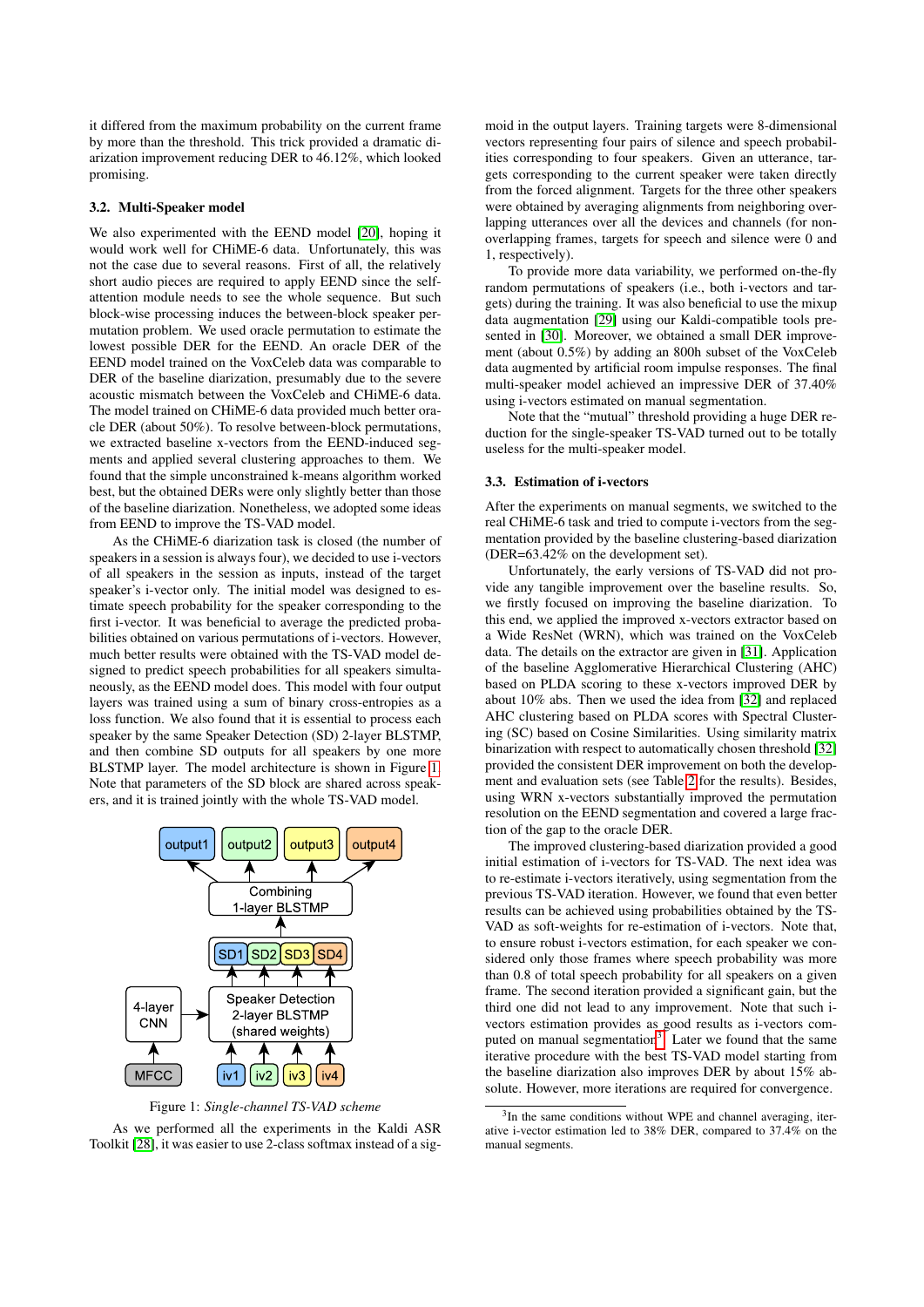# 4. Multi-channel processing

<span id="page-3-0"></span>The single-channel version of TS-VAD (TS-VAD-1C) processes each channel separately, but we suggested that the multichannel processing may be beneficial. Indeed, we found that the multi-channel Weighted Prediction Error (WPE) dereverberation [\[33,](#page-4-32) [34\]](#page-4-33) improves the results of TS-VAD by about 1% DER absolute. Moreover, averaging of per-channel TS-VAD probabilities provides up to 2% absolute DER reduction.

To process separate Kinect channels jointly, we investigated the multi-channel TS-VAD model (TS-VAD-MC), which takes a combination of TS-VAD-1C model SD blocks outputs from a set of 10 Kinect recordings as an input. The architecture of this model is presented in Figure [2.](#page-3-4) The channels of input Kinect recordings are chosen randomly for training, while CH1 and CH4 are taken at test-time. This way of combining information from different channels is more effective than a simple averaging of probabilities, as in the TS-VAD-1C model. All the SD vectors for each speaker are passed through a 1-d convolutional layer and then combined by means of a simple attention mechanism. Combined outputs of attention for all speakers are passed through a single BLSTM layer and converted into a set of perframe probabilities of each speaker's presence/absence.

<span id="page-3-4"></span>

Figure 2: *Multi-channel TS-VAD scheme*

Finally, to improve overall diarization performance, we fused 3 single-channel and 3 multi-channel TS-VAD models by computing a weighted average of their probability streams. Fusion weights were tuned to minimize DER on the development set. The diarization results on different stages of our system are presented in Table [2.](#page-3-3)

<span id="page-3-3"></span>

|                          | DEV        |       | EVAL.      |       |
|--------------------------|------------|-------|------------|-------|
|                          | <b>DER</b> | JER   | <b>DER</b> | JER   |
| $x$ -vectors + AHC       | 63.42      | 70.83 | 68.20      | 72.54 |
| $EEND + WRN x - vectors$ | 52.20      | 57.42 | 56.01      | 61.49 |
| WRN x-vectors $+$ AHC    | 53.45      | 56.76 | 63.79      | 62.02 |
| WRN x-vectors $+$ SC     | 47.29      | 49.03 | 60.10      | 57.99 |
| $+ TS- VAD-1C$ (it1)     | 39.19      | 40.87 | 45.01      | 47.03 |
| $+ TS- VAD-1C$ (it2)     | 35.80      | 37.38 | 39.80      | 41.79 |
| + TS-VAD-MC              | 34.59      | 36.73 | 37.57      | 40.51 |
| Fusion                   | 32.84      | 36.31 | 36.02      | 40.10 |
| Fusion*                  | 41.76      | 44.04 | 40.71      | 45.32 |

Table 2: *Diarization results (\* stands for DIHARD II reference)*

# 5. Post-processing

<span id="page-3-1"></span>To convert the TS-VAD output probabilities into a sequence of segments, the simple post-processing was applied. It includes 51-tap median filtering, binarization with the threshold of 0.4, combining speech segments separated by pauses shorter than 0.3s, and deleting speech segments shorter than 0.2s.

Alternatively, Viterbi decoding was applied for the postprocessing. We introduced a simple Hidden Markov Model (HMM) with 11 states representing silence, speech from each of four speakers without overlaps, and overlapping speech from 6 possible pairs of speakers (overlaps of three and four speakers were neglected due to short duration). The emission probabilities in each state were induced from TS-VAD output probabilities, while the transition probabilities were tuned to minimize DER on the development set. The transitions from the silence state to the two-speaker states and vice versa were prohibited and other transition probabilities were shared between any pairs of states with the same number of speakers (7 tunable parameters in total). The most likely state sequence found by the Viterbi search determined the final segments.

The influence of several post-processing techniques on DER improvement is shown in Table [3.](#page-3-5)

<span id="page-3-5"></span>

|                    | Post-processing   DEV |       | EVAL  |
|--------------------|-----------------------|-------|-------|
| Best single TS-VAD | $T + F + S$           | 34.59 | 37.57 |
| Fusion             |                       | 34.73 | 37.52 |
| Fusion             | $T + F + S$           | 33.56 | 36.63 |
| Fusion             | V+S                   | 32.84 | 36.02 |

Table 3: *DER for different post-processing. T, F, S and V stand for binarization with the threshold, median filtering, short speech/pause processing, and Viterbi decoding, respectively.*

### 6. Conclusions

<span id="page-3-2"></span>We presented a novel approach for the diarization of multispeaker conversations, which provided state-of-the-art results in a complex multi-channel dinner party scenario. The proposed Target-Speaker VAD selects speech of every conversation participant taking their i-vector as an input along with MFCC features. Since the sufficiently good segmentation is required for the reliable i-vectors estimation, we improved the baseline clustering-based diarization significantly.

It is worth noting that we also tried to replace i-vectors with more discriminative speaker embeddings like x-vectors as the TS-VAD inputs, but results got much worse. We believe the reason is that the relatively simple TS-VAD architecture is unable to match well the current MFCC features to the speaker embeddings obtained from a much more complicated model. Another possible reason is severe overfitting due to a sparse embeddings space and a small number of speakers in the training data.

Although our final solution is task-dependent (multichannel input, a fixed number of speakers), we believe the proposed approach is flexible enough to be easily modified for other similar tasks. In the future, we plan to extend our solution to the scenario of informal meetings with an unknown large number of participants.

## 7. Acknowledgements

This work was partially financially supported by the Government of the Russian Federation (Grant 08-08).

We are grateful to STC Voice Biometrics Team for the awesome speaker embeddings extractor and valuable discussions.